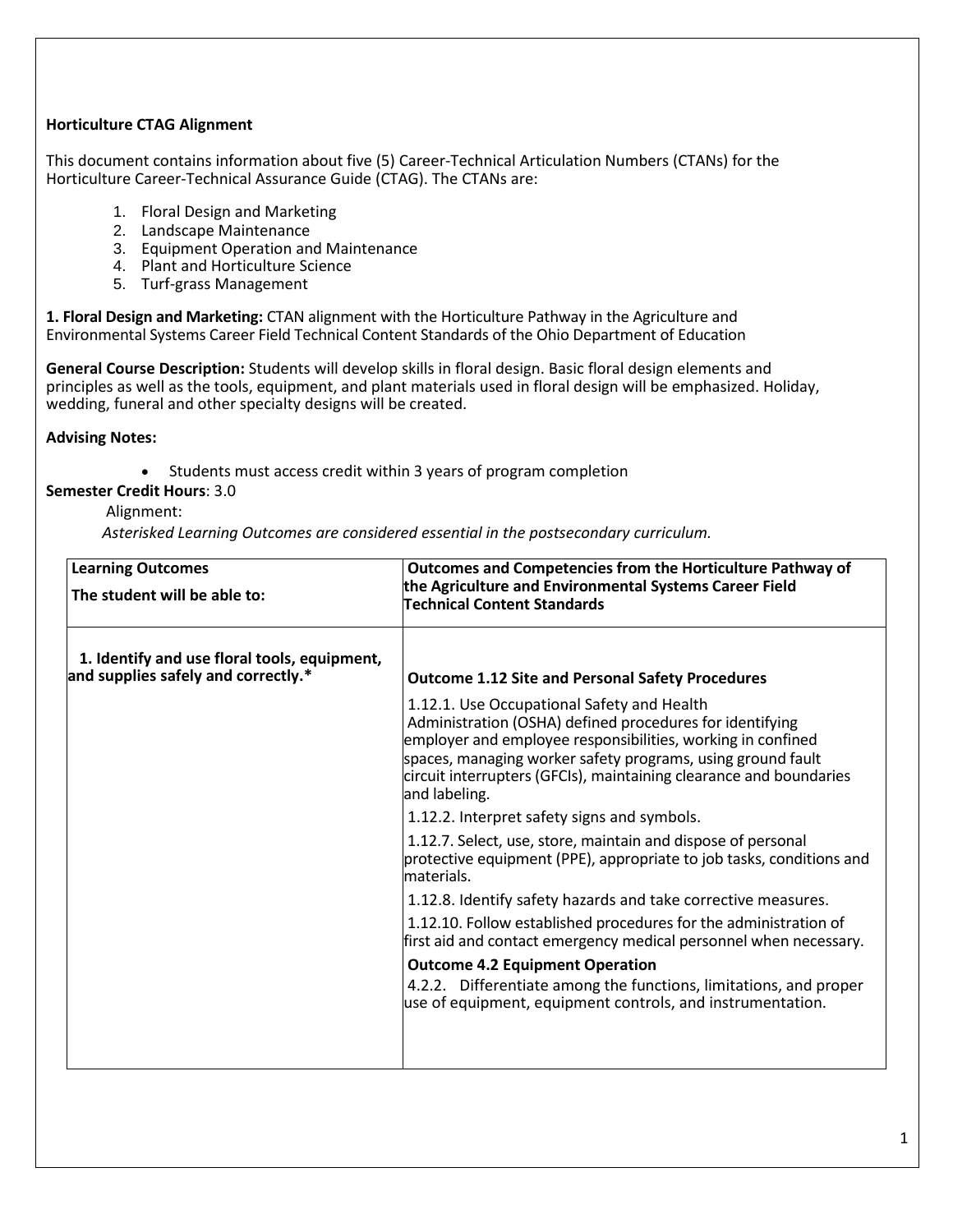|                                                            | 4.2.5. Select and operate the equipment and attachments<br>needed to complete the task including levers, pedals or valves.            |
|------------------------------------------------------------|---------------------------------------------------------------------------------------------------------------------------------------|
| 2. Demonstrate proper techniques to                        | <b>Outcome 8.5 Harvesting</b>                                                                                                         |
| condition handle and store fresh<br>flowers and foliage.*  | 8.5.1. Identify characteristics of grains, seeds, vegetables, fruits<br>and ornamental plants that indicate crop maturity.            |
|                                                            | 8.5.2. Describe safety precautions to take when harvesting.                                                                           |
|                                                            | 8.5.6. Evaluate the impact of harvest techniques on the quality of<br>plants and plant products.                                      |
|                                                            | 8.5.8. Assess the stage of growth to determine maturity and<br>salability of grains, seeds, vegetables, fruits and ornamental plants. |
|                                                            | 8.5.11. Evaluate crop yield and loss data.                                                                                            |
|                                                            | 8.5.12. Implement management practices to reduce loss.                                                                                |
| 3. Create basic designs including round,                   | <b>Outcome 5.3 Design and Estimate</b>                                                                                                |
| triangular, straight line, and curved line<br>variations.* | 5.3.5. Apply the principles of balance, proportion, scale, focal<br>point, emphasis, rhythm, harmony, and unity to create a design.   |
|                                                            | 5.3.6. Apply the elements of line, function, form, texture, and<br>color to create a design.                                          |
|                                                            | 5.3.7. Incorporate design, organizational and spatial principles into<br>a design.                                                    |
|                                                            | 5.3.13. Establish the sequential steps of construction and<br>installation                                                            |
| 4. Design various seasonal, theme,                         | <b>Outcome 5.3 Design and Estimate</b>                                                                                                |
| wedding, sympathy, novelty, and<br>corsage designs.*       | 5.3.5. Apply the principles of balance, proportion, scale, focal<br>point, emphasis, rhythm, harmony, and unity to create a design.   |
|                                                            | 5.3.6. Apply the elements of line, function, form, texture and color<br>to create a design.                                           |
|                                                            | 5.3.7. Incorporate design, organizational and spatial principles into<br>a design.                                                    |
|                                                            | 5.3.13. Establish the sequential steps of construction and<br>installation.                                                           |
| 5. Create a profitable floral design based on              | <b>Outcome 1.2 Leadership and Communications</b>                                                                                      |
| customer need.*                                            | 1.2.2. Deliver formal and informal presentations.                                                                                     |
|                                                            | 1.2.3. Identify and use verbal, nonverbal, and active listening skills<br>to communicate effectively.                                 |
|                                                            | 1.2.4. Use negotiation and conflict-resolution skills to reach<br>solutions.                                                          |
|                                                            |                                                                                                                                       |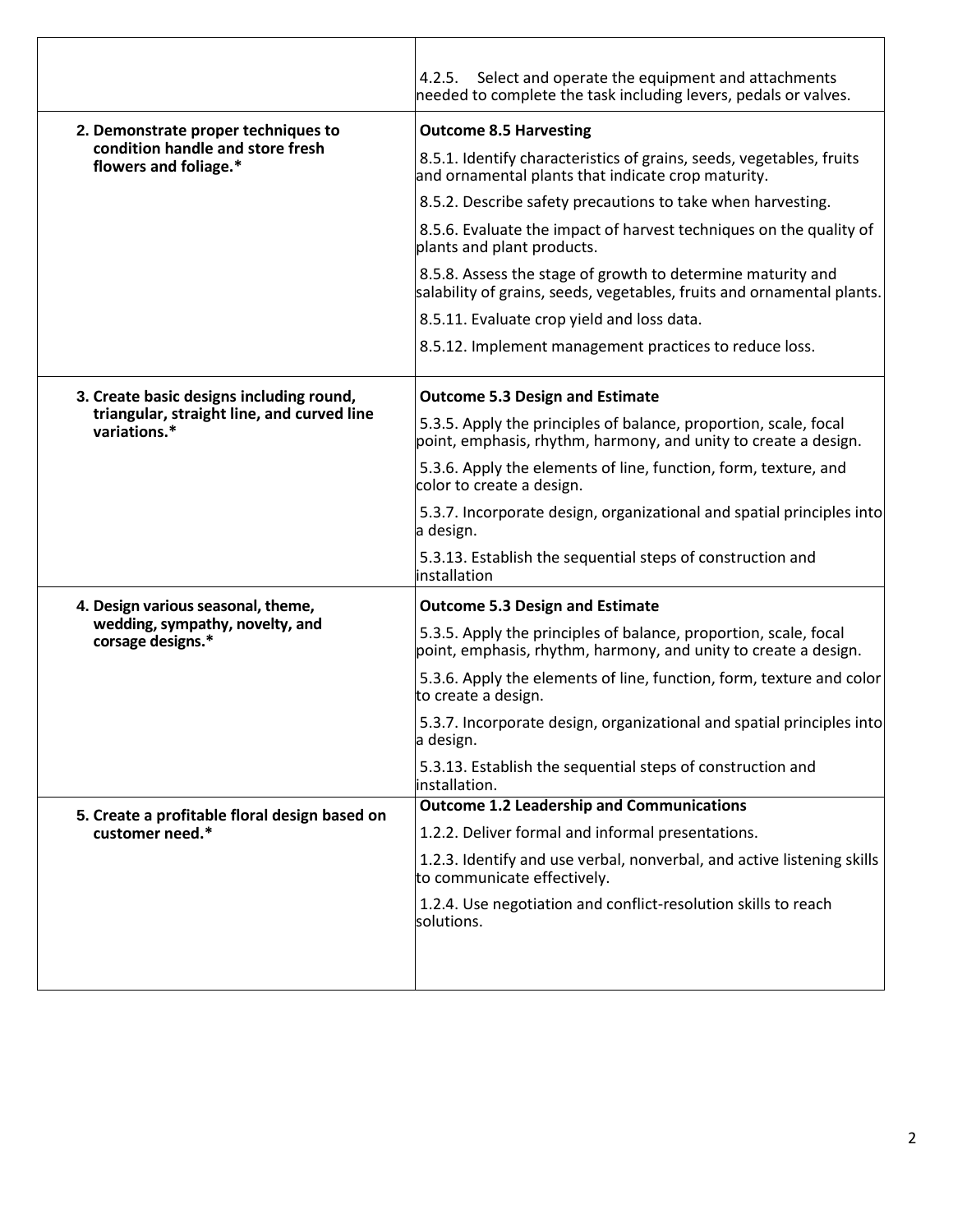|                                            | <b>Outcome 1.6 Business Literacy</b>                                                                                                                                                                                     |
|--------------------------------------------|--------------------------------------------------------------------------------------------------------------------------------------------------------------------------------------------------------------------------|
|                                            | 1.6.1. Identify business opportunities.                                                                                                                                                                                  |
|                                            | 1.6.6. Identify the target market served by the organization, the<br>niche that the organization fills and an outlook of the industry.                                                                                   |
|                                            | 1.6.7. Identify the effect of supply and demand on products and<br>services.                                                                                                                                             |
|                                            | <b>Outcome 1.10 Sales and Marketing</b>                                                                                                                                                                                  |
|                                            | 1.10.2. Determine the customer's needs and identify solutions.                                                                                                                                                           |
|                                            | 1.10.5. Monitor customer expectations and determine<br>product/service satisfaction by using measurement tools.                                                                                                          |
| 6. Manage inventory based on budgeting and | <b>Outcome 1.8 Operations Management</b>                                                                                                                                                                                 |
| sales forecasting.*                        | 1.8.1. Forecast future resources and budgetary needs using<br>financial documents (e.g., balance sheet, demand forecasting,<br>financial ratios).                                                                        |
|                                            | 1.8.5. Use inventory and control systems to purchase materials,<br>supplies and equipment (e.g., Last In, First Out [LIFO]; First In,<br>First Out [FIFO]; Just in Time [JIT]; LEAN).                                    |
|                                            | 1.8.6. Identify the advantages and disadvantages of carrying cost<br>and Just-in-Time (JIT) production systems and the effects of<br>maintaining inventory (e.g., perishable, shrinkage, insurance) on<br>profitability. |
|                                            | 1.8.7. Collect information and feedback to help assess the<br>organization's strategic planning and policymaking processes.                                                                                              |
|                                            | 1.8.9. Develop a budget that reflects the strategies and goals of<br>the organization.                                                                                                                                   |
|                                            |                                                                                                                                                                                                                          |
|                                            |                                                                                                                                                                                                                          |
|                                            |                                                                                                                                                                                                                          |
|                                            |                                                                                                                                                                                                                          |
|                                            |                                                                                                                                                                                                                          |
|                                            |                                                                                                                                                                                                                          |
|                                            |                                                                                                                                                                                                                          |
|                                            |                                                                                                                                                                                                                          |
|                                            |                                                                                                                                                                                                                          |
|                                            |                                                                                                                                                                                                                          |
|                                            |                                                                                                                                                                                                                          |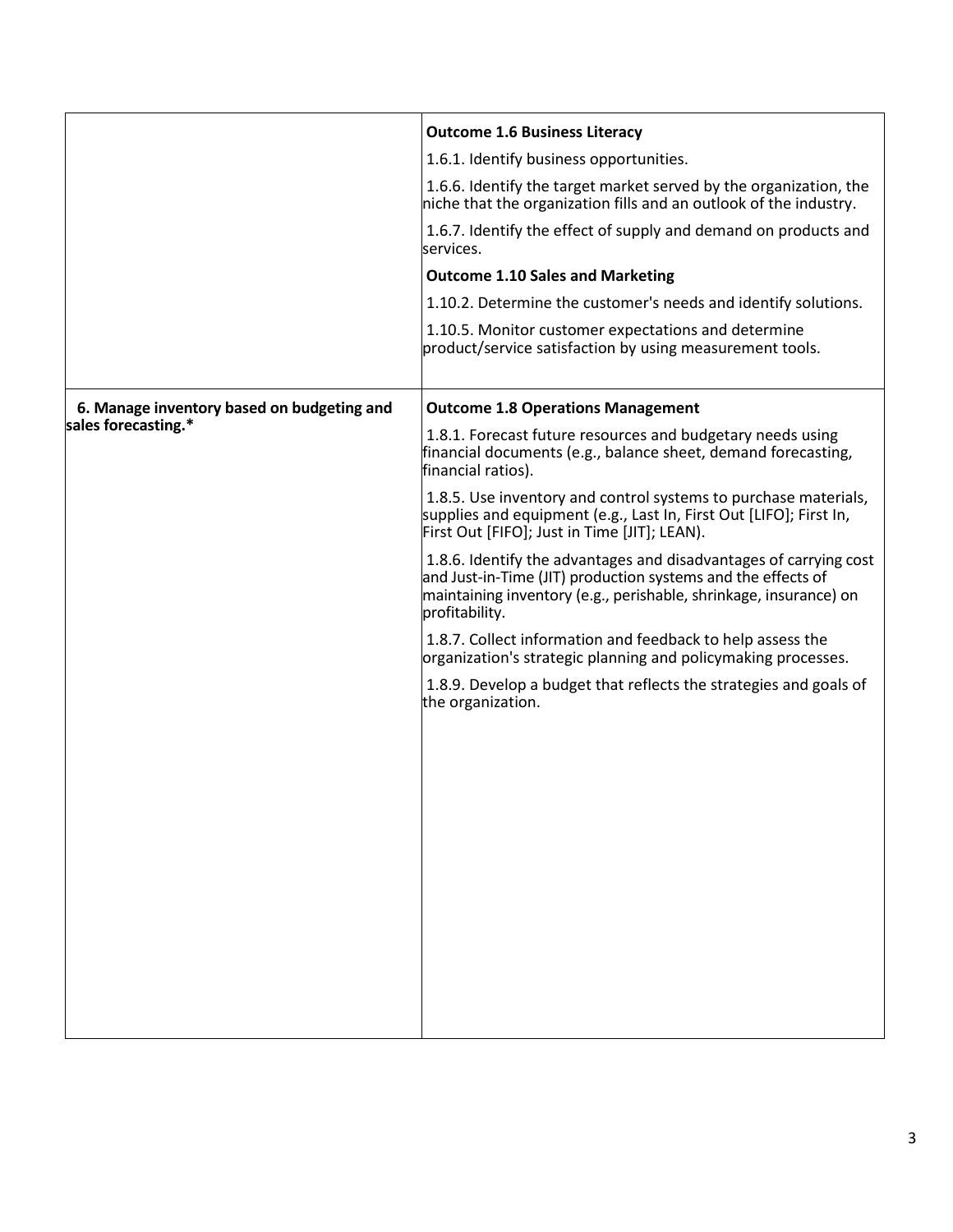**2. Landscape Maintenance:** CTAN alignment with the Horticulture Pathway in the Agriculture and Environmental Systems Career Field Technical Content Standards of the Ohio Department of Education

**General Course Description:** Principles and practices of landscape maintenance are examined and implemented. Included are proper pruning, planting, preparation mulching, fertilizing, water management and soil preparation.

# **Advising Notes:**

Student must access credit within 3 years of program completion.

# **Semester Credit Hours:** 3.0

## **Alignment:**

| <b>Learning Outcomes</b><br>The student will be able to:                    | <b>Outcomes and Competencies from the Horticulture Pathway</b><br>of the Agriculture and Environmental Systems Career Field<br><b>Technical Content Standards</b>                                       |
|-----------------------------------------------------------------------------|---------------------------------------------------------------------------------------------------------------------------------------------------------------------------------------------------------|
| 1. Analyze landscape sites for<br>development of a<br>maintenance program.* | <b>Outcome 5.3 Design and Estimate</b>                                                                                                                                                                  |
|                                                                             | 5.3.1. Identify, interpret and use symbols, lines, dimensions, views,<br>sections, site plans, floor plans, specifications, common scales, detail<br>drawings and abbreviations on drawings and prints. |
|                                                                             | 5.3.3. Complete a site inventory and analysis including physical<br>conditions, code and utilities requirements, and environmental<br>impact.                                                           |
|                                                                             | 5.3.4. Develop a program list, including intended use, budget,<br>economics, customer wants and needs and maintenance.                                                                                  |
|                                                                             | 5.3.8. Calculate the space requirements and compute various<br>attributes, including length, angle measurement, surface area and<br>volume.                                                             |
|                                                                             | 5.3.9. Prepare sketches, drawings, prints, specifications and<br>construction details                                                                                                                   |
|                                                                             | <b>Outcome 5.4 Surveying and Mapping</b>                                                                                                                                                                |
|                                                                             | 5.4.3. Perform site measurements.                                                                                                                                                                       |
|                                                                             | <b>Outcome 8.4 Growth and Management</b>                                                                                                                                                                |
|                                                                             | 8.4.2. Identify plant anatomical structures and tissues.                                                                                                                                                |
| 2 Describe, calculate amounts, and                                          | <b>Outcome 8.4 Growth and Management</b>                                                                                                                                                                |
| correctly apply a variety of mulches.*                                      | 8.4.9. Manipulate natural and artificial factors to influence plant<br>germination, growth, and development.                                                                                            |
| 3. Assess the pruning needs of a woody<br>plant.*                           | <b>Outcome 8.4 Growth and Management</b>                                                                                                                                                                |
|                                                                             | 8.4.14. Control plant growth through mechanical and chemical<br>means.                                                                                                                                  |
|                                                                             |                                                                                                                                                                                                         |
|                                                                             |                                                                                                                                                                                                         |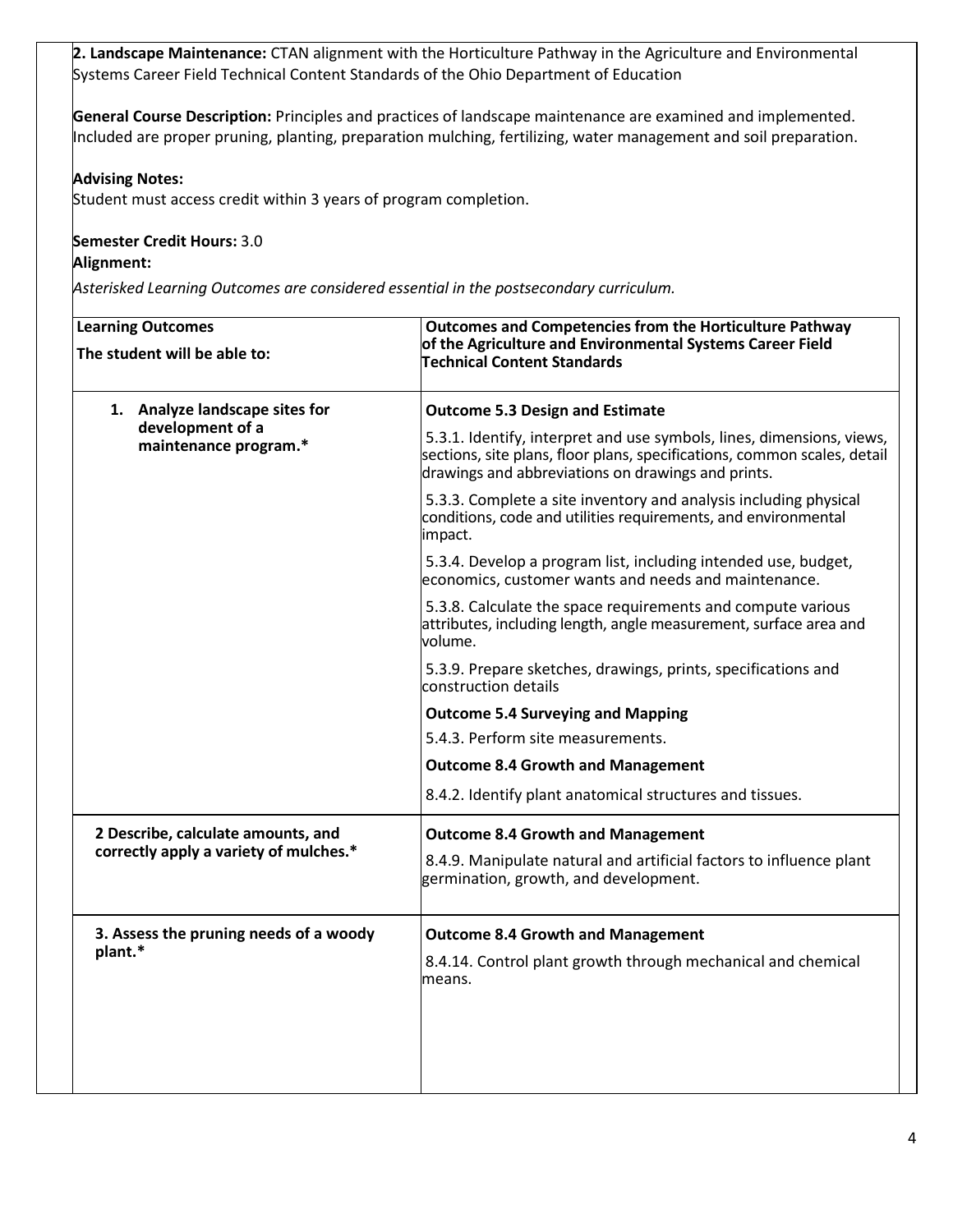| 4. Describe and demonstrate proper pruning<br>techniques.*                                                                                                                                                            | <b>Outcome 8.4 Growth and Management</b><br>8.4.14. Control plant growth through mechanical and<br>chemical means.                                                                                                                                                                                                                                                                                                                                                                                                                                                                                                                                                                                                                                                                                       |
|-----------------------------------------------------------------------------------------------------------------------------------------------------------------------------------------------------------------------|----------------------------------------------------------------------------------------------------------------------------------------------------------------------------------------------------------------------------------------------------------------------------------------------------------------------------------------------------------------------------------------------------------------------------------------------------------------------------------------------------------------------------------------------------------------------------------------------------------------------------------------------------------------------------------------------------------------------------------------------------------------------------------------------------------|
| 5. Describe and demonstrate proper planting<br>techniques.*                                                                                                                                                           | <b>Outcome 8.4 Growth and Management</b><br>8.4.13. Evaluate and implement transplanting practices.                                                                                                                                                                                                                                                                                                                                                                                                                                                                                                                                                                                                                                                                                                      |
| 6. Evaluate and prepare soil for planting<br>landscape plants.*                                                                                                                                                       | <b>Outcome 6.1 Soils</b><br>6.1.2. Describe the relationship among physical properties of soils.<br>6.1.5. Determine land use and identify land capabilities classes.<br><b>Outcome 8.4 Growth and Management</b><br>8.4.10. Select, evaluate, and prepare soil or media for planting.                                                                                                                                                                                                                                                                                                                                                                                                                                                                                                                   |
| 7. Describe proper water management<br>practices used in the landscape.*                                                                                                                                              | <b>Outcome 8.4 Growth and Management</b><br>8.4.14. Analyze plant water requirements and provide water<br>through artificial or natural means                                                                                                                                                                                                                                                                                                                                                                                                                                                                                                                                                                                                                                                            |
| 8. Describe and demonstrate fertilization<br>application techniques and practices.*                                                                                                                                   | <b>Outcome 8.1 Plant Nutrition</b><br>8.1.8. Calculate nutrient requirements and select nutrient sources<br>and additives for optimum economic return.<br>8.1.9. Determine the nutrient content of organic and inorganic<br>lfertilizers.<br>8.1.10 Select the methods, time nutrient application,<br>and apply nutrients.                                                                                                                                                                                                                                                                                                                                                                                                                                                                               |
| 9. Demonstrate safe and correct use of large<br>and small hand/power equipment (e.g.,<br>shears, shovels, power trimmers/blowers,<br>riding and walk behind mowers, skid steer<br>loaders, truck and trailers, etc.)* | <b>Outcome 1.12 Site and Personal Safety Procedures</b><br>1.12.1. Use Occupational Safety and Health Administration (OSHA)<br>defined procedures for identifying employer and employee<br>responsibilities, working in confined spaces, managing worker<br>safety programs, using ground fault circuit interrupters (GFCIs),<br>maintaining clearance and boundaries and labeling.<br>1.12.2. Interpret safety signs and symbols.<br>1.12.7. Select, use, store, maintain and dispose of personal<br>protective equipment (PPE), appropriate to job tasks, conditions<br>and materials.<br>1.12.8. Identify safety hazards and take corrective<br>measures.<br>1.12.10. Follow established procedures for the administration of<br>first aid and contact emergency medical personnel when<br>necessary. |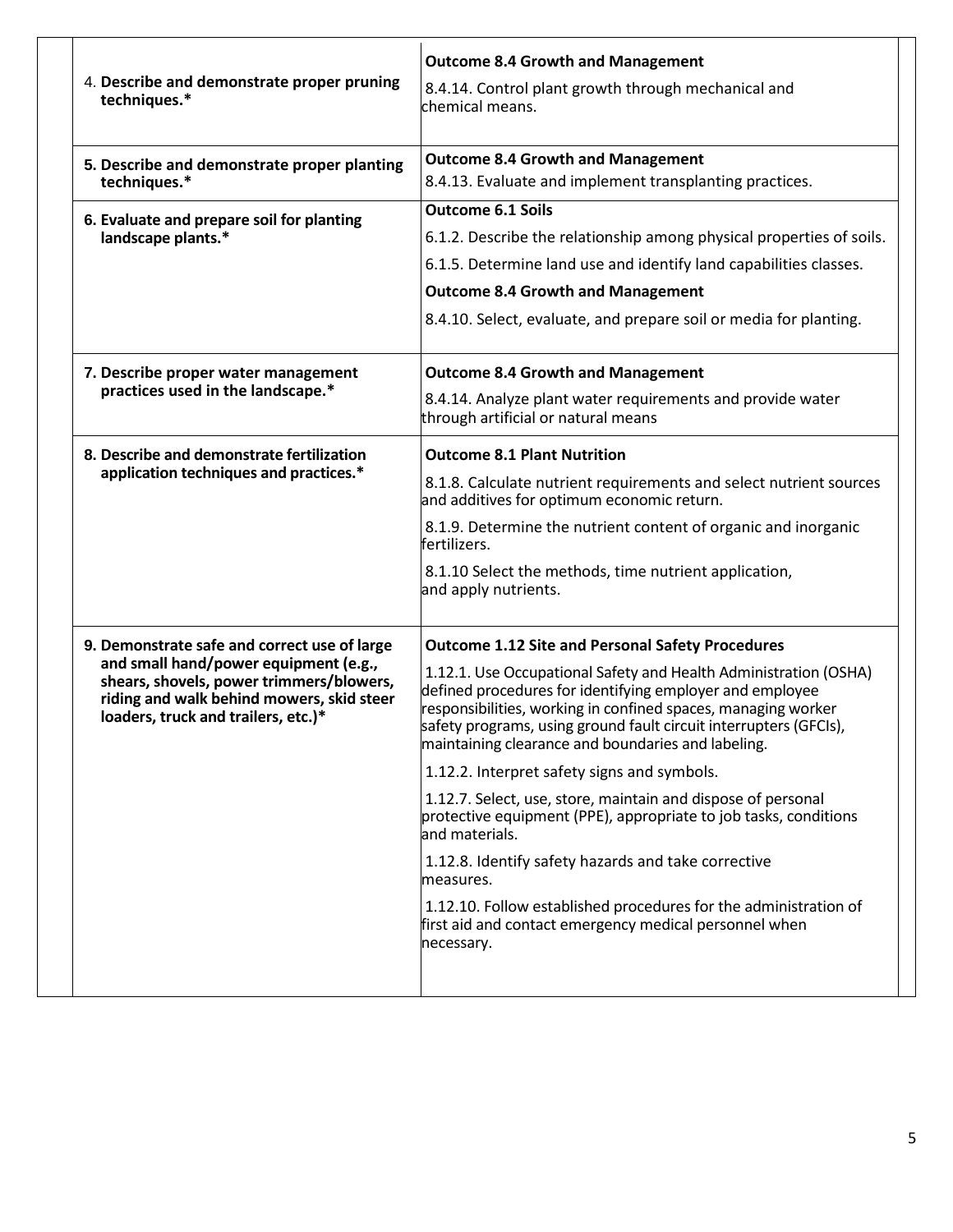|                                                                 | <b>Outcome 4.2 Equipment Operations</b>                                                                                                                                  |
|-----------------------------------------------------------------|--------------------------------------------------------------------------------------------------------------------------------------------------------------------------|
|                                                                 | 4.2.1. Follow manufacturer's recommended operating<br>procedures and adjustment specifications.                                                                          |
|                                                                 | 4.2.2. Differentiate the functions, limitations and proper<br>use of equipment, equipment controls and instrumentation.                                                  |
|                                                                 | 4.2.3. Perform pre- and post-operation inspections and<br>adjustments and report malfunctions.                                                                           |
|                                                                 | 4.2.4. Perform appropriate start-up, operating and shut-<br>down procedures.                                                                                             |
|                                                                 | 4.2.5. Select and operate the equipment and attachments<br>needed to complete the task including levers, pedals or<br>valves.                                            |
| 10. Develop a landscape maintenance                             | <b>Outcome 8.1 Plant Nutrition</b>                                                                                                                                       |
| schedule.*                                                      | 8.1.10. Select the methods, time of nutrient<br>application, and apply nutrients.                                                                                        |
|                                                                 | <b>Outcome 8.3 Pest Management</b>                                                                                                                                       |
|                                                                 | 8.3.9. Develop an IPM plan, based on pest life cycles,<br>available treatments, application methods and the impact<br>on the environment                                 |
|                                                                 | <b>Outcome 8.4 Growth and Management</b>                                                                                                                                 |
|                                                                 | 8.4.8. Understand the influence of environmental factors<br>on plant growth, development, and maintenance.                                                               |
|                                                                 | 8.4.14. Control plant growth through mechanical<br>and chemical means.                                                                                                   |
| 11. Determine landscape maintenance                             | <b>Outcome 6.1 Ecosystems</b>                                                                                                                                            |
| practices according to specific<br>ecosystems characteristics.* | 6.10.3. Identify and classify interactions among<br>organisms, including predation, symbiosis and<br>competition to determine a species interdependent<br>relationships. |
|                                                                 | 6.10.5. Connect biotic interactions with the<br>abiotic environment.                                                                                                     |
|                                                                 | 6.10.8. Select and implement restoration ecology practices<br>to repair damaged ecosystems.                                                                              |
|                                                                 |                                                                                                                                                                          |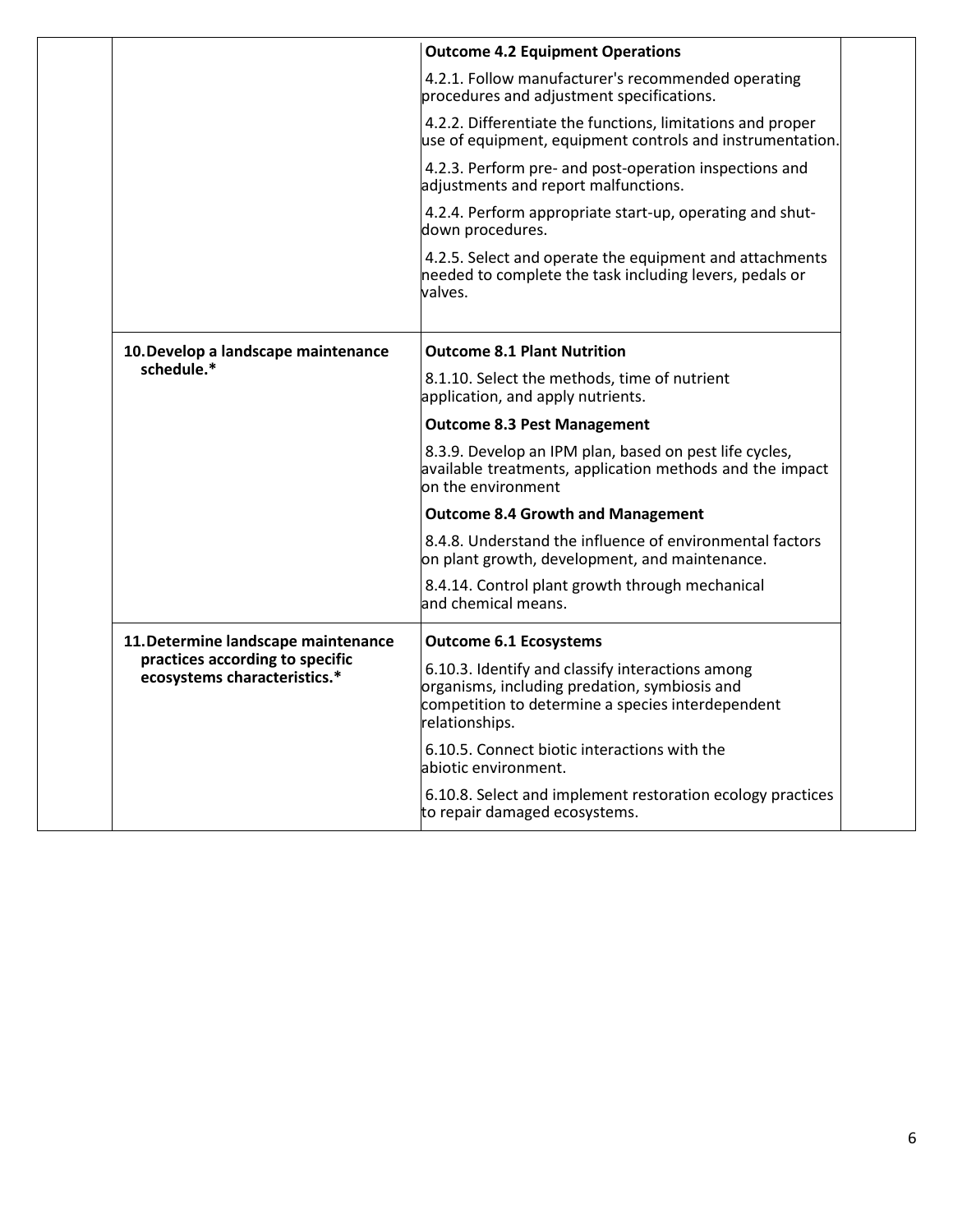**3. Equipment Operation and Maintenance:** CTAN alignment with the Horticulture Pathway in the Agriculture and Environmental Systems Career Field Technical Content Standards of the Ohio Department of Education

**General Course Description:** Students will learn the selection, operation, and maintenance of green industry equipment. Small engine operation, troubleshooting, and overhaul are included along with development of maintenance schedules.

#### **Advising Notes:**

Students must access credit within 3 years of program completion.

## **Semester Credit Hours:** 3.0 **Alignment:**

| <b>Learning Outcomes</b><br>The student will be able to:                                                                                 | <b>Outcomes and Competencies from the Horticulture Pathway</b><br>of the Agriculture and Environmental Systems Career Field<br><b>Technical Content Standards</b>                                                                                                                                                        |
|------------------------------------------------------------------------------------------------------------------------------------------|--------------------------------------------------------------------------------------------------------------------------------------------------------------------------------------------------------------------------------------------------------------------------------------------------------------------------|
| 1. Demonstrate safety rules and<br>regulations.*                                                                                         | <b>Outcome 1.12 Site and Personal Safety Procedures</b>                                                                                                                                                                                                                                                                  |
|                                                                                                                                          | 1.12.1. Use Occupational Safety and Health Administration (OSHA)<br>defined procedures for identifying employer and employee<br>responsibilities, working in confined spaces, managing worker<br>safety programs, using ground fault circuit interrupters (GFCIs),<br>maintaining clearance and boundaries and labeling. |
|                                                                                                                                          | 1.12.2. Interpret safety signs and symbols.                                                                                                                                                                                                                                                                              |
|                                                                                                                                          | 1.12.7. Select, use, store, maintain and dispose of personal<br>protective equipment (PPE), appropriate to job tasks, conditions<br>and materials.                                                                                                                                                                       |
|                                                                                                                                          | 1.12.8. Identify safety hazards and take corrective measures.                                                                                                                                                                                                                                                            |
|                                                                                                                                          | 1.12.10. Follow established procedures for the administration of<br>first aid and contact emergency medical personnel when<br>necessary.                                                                                                                                                                                 |
| 2. Understand the principles of                                                                                                          | <b>Outcome 4.3 Engines</b>                                                                                                                                                                                                                                                                                               |
| operation of different type of<br>engines/power sources, and power<br>transfer systems commonly associated<br>with landscape equipment.* | 4.3.1. Assess the physical and mechanical principles of engine<br>operation, including motion, friction, and thermodynamics.                                                                                                                                                                                             |
|                                                                                                                                          | 4.3.2. Retrieve and record stored on-board diagnostics (OBD)<br>trouble codes and clear codes where applicable.                                                                                                                                                                                                          |
|                                                                                                                                          | 4.3.3. Locate the nameplate and determine engine specifications.                                                                                                                                                                                                                                                         |
|                                                                                                                                          | 4.3.4. Analyze, evaluate, and troubleshoot an engine.<br>4.3.5. Compare and contrast two-cycle and four-cycle engines and<br>their operating principles.                                                                                                                                                                 |
|                                                                                                                                          |                                                                                                                                                                                                                                                                                                                          |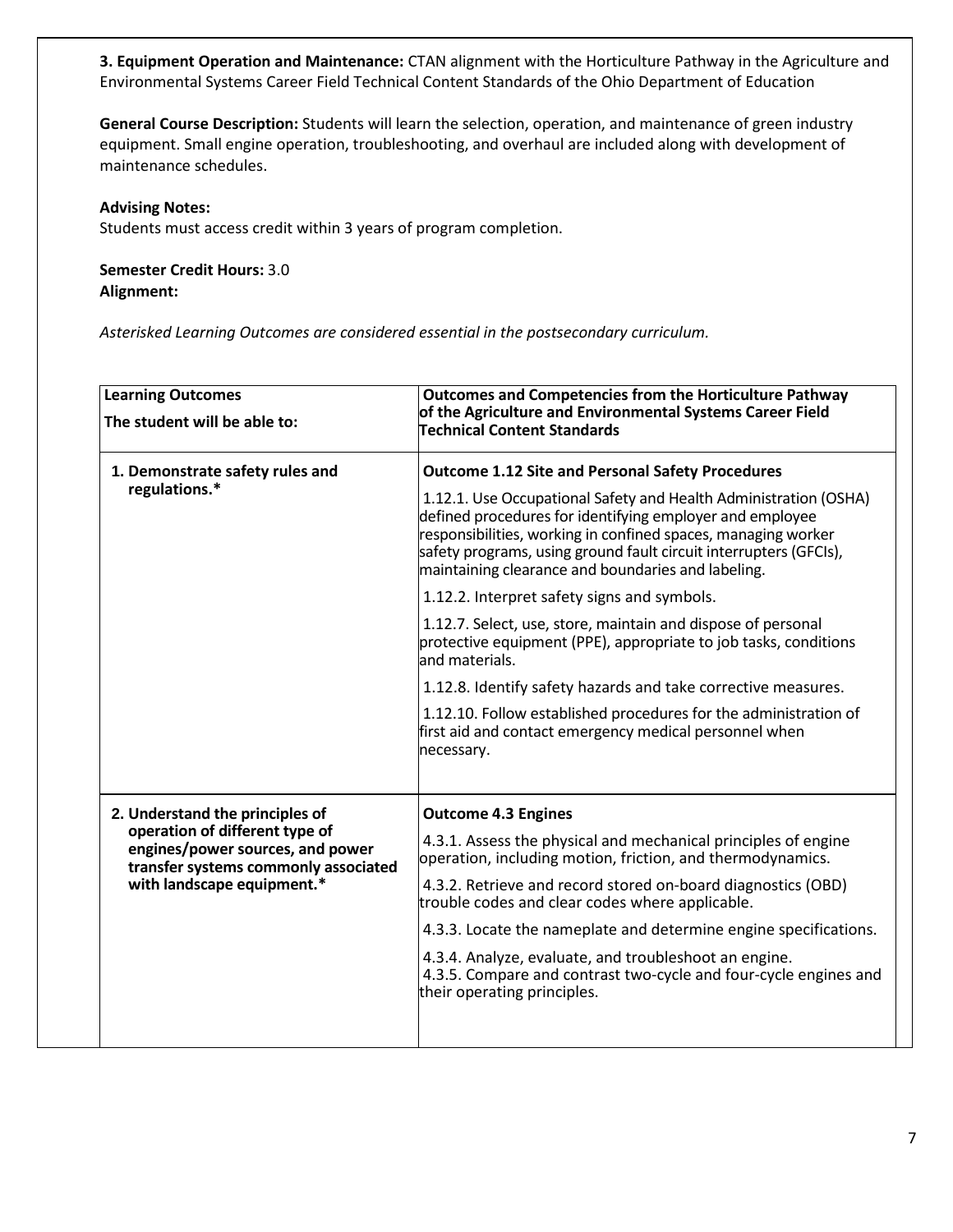| 4.3.6. Evaluate engine head and engine block components to<br>determine serviceability according to the manufacturer's<br>specifications.                      |
|----------------------------------------------------------------------------------------------------------------------------------------------------------------|
| 4.3.8. Employ the requirements for engine servicing to maintain<br>emission requirements.                                                                      |
| <b>Outcome 4.4 Lubricants and Cooling Systems</b>                                                                                                              |
| 4.4.1. Explain principles of engine lubrication and cooling.                                                                                                   |
| 4.4.2. Perform lubrication, cooling system and pressure and sensor<br>tests.                                                                                   |
| 4.4.7. Test, drain, flush and refill coolant and bleed the cooling<br>system.                                                                                  |
| <b>Outcome 4.7 Transmission of Power</b>                                                                                                                       |
| 4.7.1. Describe the features, benefits, and applications of<br>mechanical power transmission components (e.g., belts, chains,<br>gears, bearings, universals). |
| 4.7.2. Describe the physical and mechanical principles of<br>mechanical, hydraulic, pneumatic, and electrical power transfer.                                  |
| <b>Outcome 4.1 Tools, Stationary, and Mobile</b><br><b>Equipment Maintenance</b>                                                                               |
| 4.1.1. Identify the types of hand tools, power tools, and stationary<br>equipment and describe their function.                                                 |
| 4.1.2. Ensure the presence and functionality of safety systems and<br>hardware.                                                                                |
| 4.1.3. Identify potential hazards and limitations related to the use<br>of hand tools, power tools, and stationary equipment.                                  |
| 4.1.4. Maintain machinery, equipment, instrument and facility<br>cleanliness, appearance and safety.                                                           |
|                                                                                                                                                                |
| 4.1.5. Inspect and service the electrical connections and lamps.                                                                                               |
| 4.1.6. Inspect for fluid leakage, fluid levels, and condition of fluids.                                                                                       |
| 4.1.7. Clean, lubricate and adjust machinery and equipment.                                                                                                    |
| 4.1.8. Select fluids, maintain fluid levels, and replace system<br>filters.                                                                                    |
| 4.1.9. Inspect and maintain fluid conveyance and storage<br>components (e.g., hoses and lines, valves, nozzles).                                               |
| 4.1.10. Inspect and replace drive belts.                                                                                                                       |
|                                                                                                                                                                |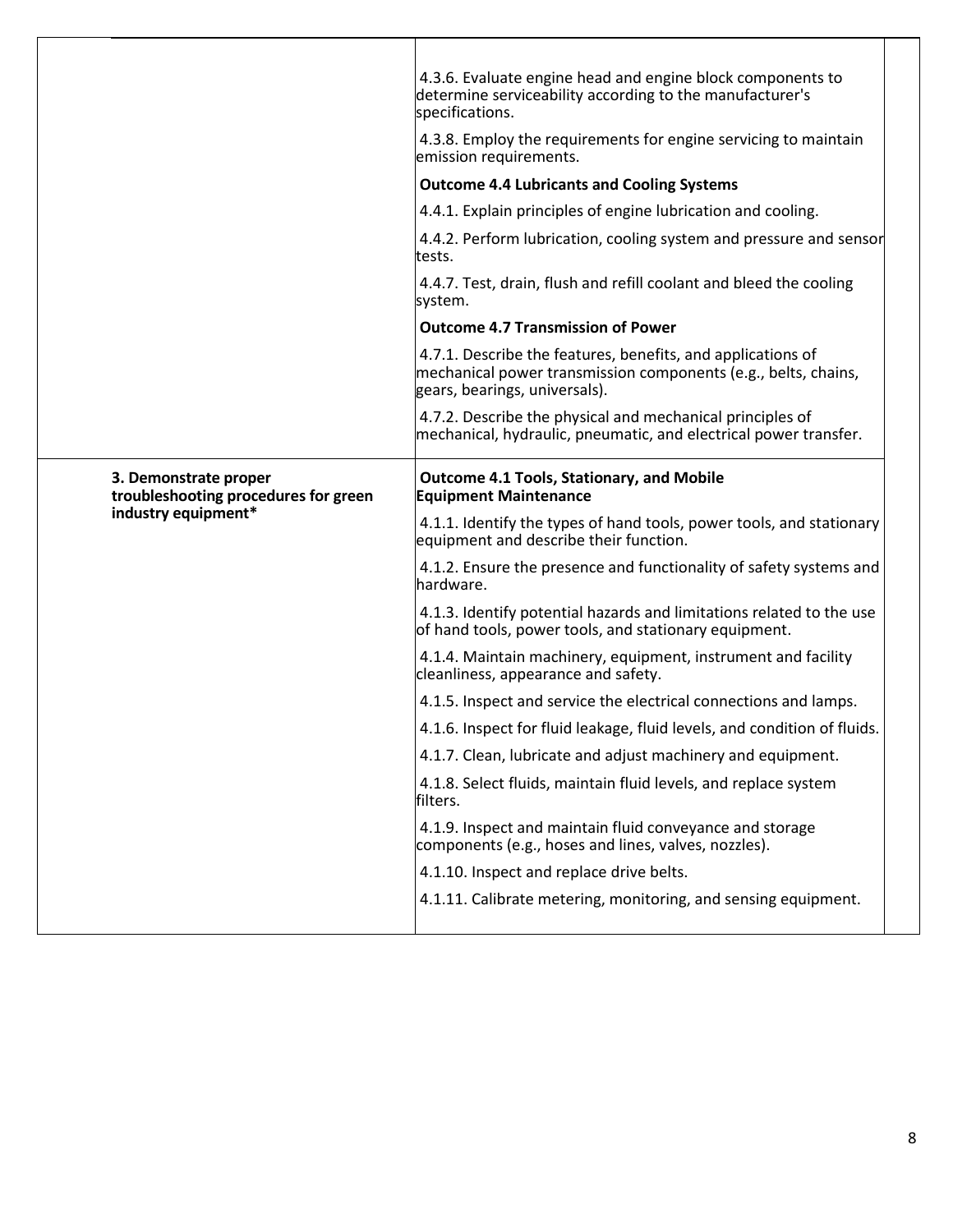| 4. Operate according to the<br>manufacturer specification within<br>operators manual, a variety of<br>industry standard large and small<br>landscape equipment, including; skid<br>loaders, compact utility loaders,<br>trucks and trailers, and zero turn<br>mowers.* | <b>Outcome 4.2 Equipment Operations</b>                                                                                       |
|------------------------------------------------------------------------------------------------------------------------------------------------------------------------------------------------------------------------------------------------------------------------|-------------------------------------------------------------------------------------------------------------------------------|
|                                                                                                                                                                                                                                                                        | 4.2.1. Follow manufacturer's recommended operating procedures<br>and adjustment specifications.                               |
|                                                                                                                                                                                                                                                                        | 4.2.2. Differentiate the functions, limitations, and proper use of<br>equipment, equipment controls, and instrumentation.     |
|                                                                                                                                                                                                                                                                        | 4.2.3. Perform pre- and post-operation inspections and adjustments<br>and report malfunctions.                                |
|                                                                                                                                                                                                                                                                        | 4.2.4. Perform appropriate start-up, operating and shutdown<br>procedures.                                                    |
|                                                                                                                                                                                                                                                                        | 4.2.5. Select and operate the equipment and attachments needed<br>to complete the task including levers, pedals, or valves.   |
|                                                                                                                                                                                                                                                                        |                                                                                                                               |
| 5. Develop equipment maintenance<br>schedules.*                                                                                                                                                                                                                        | <b>Outcome 4.1 Tools, Stationary, and Mobile Equipment</b><br><b>Maintenance</b>                                              |
|                                                                                                                                                                                                                                                                        | 4.1.1. Identify the types of hand tools, power tools, and stationary<br>equipment and describe their function.                |
|                                                                                                                                                                                                                                                                        | 4.1.2. Ensure the presence and functionality of safety systems and<br>hardware.                                               |
|                                                                                                                                                                                                                                                                        | 4.1.3. Identify potential hazards and limitations related to the use<br>of hand tools, power tools, and stationary equipment. |
|                                                                                                                                                                                                                                                                        | 4.1.4. Maintain machinery, equipment, instrument and facility<br>cleanliness, appearance and safety.                          |
|                                                                                                                                                                                                                                                                        | 4.1.5. Inspect and service the electrical connections and lamps.                                                              |
|                                                                                                                                                                                                                                                                        | 4.1.6. Inspect for fluid leakage, fluid levels and the condition of<br>fluids.                                                |
|                                                                                                                                                                                                                                                                        | 4.1.7. Clean, lubricate and adjust machinery and equipment.                                                                   |
|                                                                                                                                                                                                                                                                        | 4.1.8. Select fluids, maintain fluid levels and replace system filters.                                                       |
|                                                                                                                                                                                                                                                                        | 4.1.9. Inspect and maintain fluid conveyance and storage<br>components (e.g., hoses and lines, valves, nozzles).              |
|                                                                                                                                                                                                                                                                        | 4.1.10. Inspect and replace drive belts.                                                                                      |
|                                                                                                                                                                                                                                                                        | 4.1.11. Calibrate metering, monitoring, and sensing equipment.                                                                |
|                                                                                                                                                                                                                                                                        | <b>Outcome 4.3 Engines</b>                                                                                                    |
|                                                                                                                                                                                                                                                                        | 4.3.4. Analyze, evaluate and troubleshoot an engine.                                                                          |
|                                                                                                                                                                                                                                                                        | 4.3.8. Employ the requirements for engine servicing to maintain<br>emission requirements.                                     |
|                                                                                                                                                                                                                                                                        | <b>Outcome 4.4 Lubrication and Cooling Systems</b>                                                                            |
|                                                                                                                                                                                                                                                                        | 4.4.1. Explain principles of engine lubrication and cooling.                                                                  |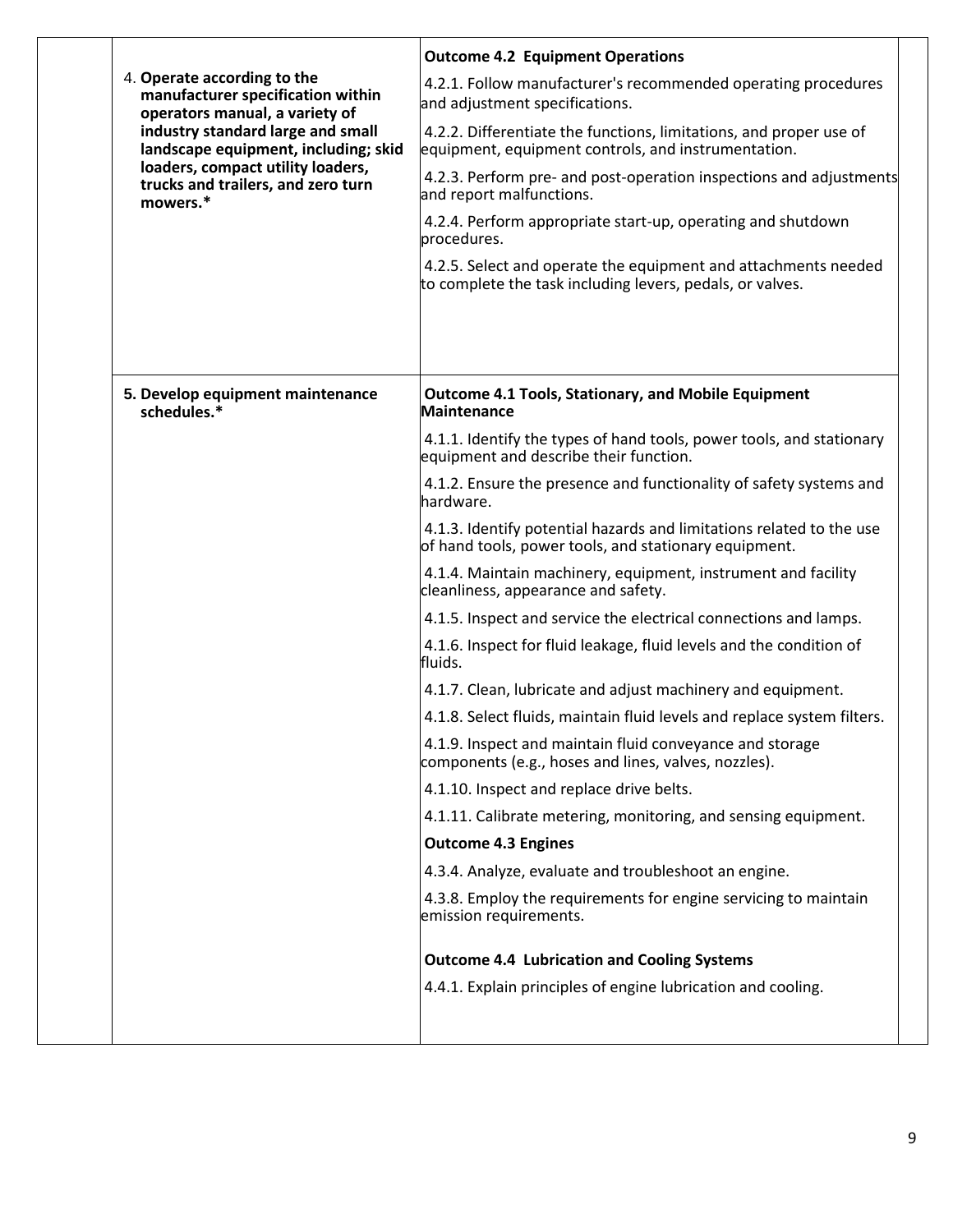**4. Plant and Horticulture Science:** CTAN alignment with the Horticulture Pathway in the Agriculture and Environmental Systems Career Field Technical Content Standards of the Ohio Department of Education

**General Course Description:** This course focuses on skills and technologies essential for horticultural plant production. Cultural and sustainable production practices will be examined. Students will apply scientific knowledge of plant development, nutrition, and growth regulation. Environmental aspects of irrigation, chemical application, and soil conservation will be evaluated.

#### **Advising Notes:**

Must access credit within 3 years of program completion

# **Semester Credit Hours:** 3.0 Alignment:

| <b>Learning Outcomes</b><br>The student will be able to:                                                               | Outcomes and Competencies from the Horticulture Pathway of the<br>Agriculture and Environmental Systems Career Field Technical<br><b>Content Standards</b>                 |
|------------------------------------------------------------------------------------------------------------------------|----------------------------------------------------------------------------------------------------------------------------------------------------------------------------|
| 1. Students will be able to identify<br>plant anatomical structures and<br>describe their physiological<br>functions.* | <b>Outcome 8.4 Growth and Management</b>                                                                                                                                   |
|                                                                                                                        | 8.4.2. Identify plant anatomical structures and tissues.                                                                                                                   |
|                                                                                                                        | 8.4.4. Explain requirements necessary for photosynthesis to occur<br>and identify the products and byproducts of photosynthesis.                                           |
|                                                                                                                        | 8.4.5. Understand aerobic respiration and its relationship to<br>plant growth and management.                                                                              |
|                                                                                                                        | 8.4.16 Explain the process and importance of transpiration in<br>plant growth and development.                                                                             |
| 2. Students will be able to identify                                                                                   | <b>Outcome 8.2 Plant Reproduction</b>                                                                                                                                      |
| and classify plants by taxonomy at<br>different stages of growth.*                                                     | 8.2.3. Compare and contrast variations of plant reproductive<br>systems among plant species.                                                                               |
|                                                                                                                        | <b>Outcome 8.4 Growth and Management</b>                                                                                                                                   |
|                                                                                                                        | 8.4.1. Identify and classify plants using taxonomy.                                                                                                                        |
|                                                                                                                        | 8.4.2. Identify plant anatomical structures and tissues.                                                                                                                   |
|                                                                                                                        | 8.4.3. Identify and classify seeds and plants at all stages of growth.                                                                                                     |
| 3. Students will compare and contrast                                                                                  | <b>Outcome 8.2 Plant Reproduction</b>                                                                                                                                      |
| sexual and asexual reproduction, and<br>apply basic methods for propagating<br>plants.*                                | 8.2.1. Identify the reproductive anatomy of plants and describe their<br>physiological functions.                                                                          |
|                                                                                                                        | 8.2.2. Describe how biotic and abiotic factors (e.g. Insects, light,<br>temperature, microorganisms, moisture, and location) influence and<br>optimize plant reproduction. |
|                                                                                                                        |                                                                                                                                                                            |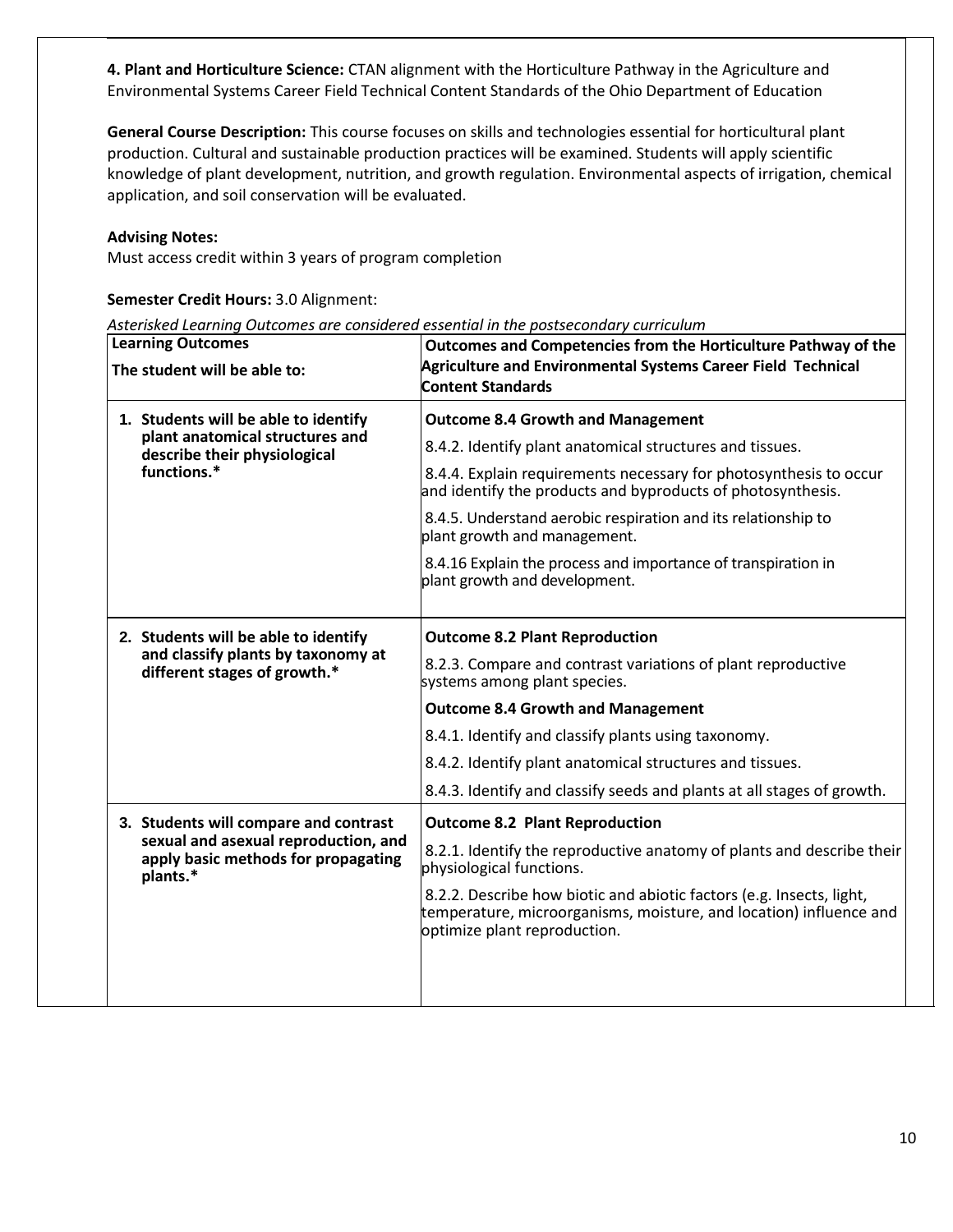| 8.2.3. Compare and contrast variations of plant reproductive<br>systems among plant species.                                                                                    |
|---------------------------------------------------------------------------------------------------------------------------------------------------------------------------------|
| 8.2.4. Select seeds and seed stock for desired traits.                                                                                                                          |
| 8.2.5. Select and apply methods that create desired traits in seeds.                                                                                                            |
| 8.2.6. Select and apply all methods of asexual plant propagation for<br>desired traits (e.g., grafting, layering, cutting, cloning).                                            |
| <b>Outcome 8.1 Plant Nutrition</b>                                                                                                                                              |
| 8.1.1. Compare and contrast organic and inorganic sources of<br>macronutrients and micronutrients.                                                                              |
| 8.1.2. Describe the functions of macronutrients and micronutrients                                                                                                              |
| in plants and the role that microorganisms play in plant nutrition.                                                                                                             |
| 8.1.3. Determine nutrient requirements of plants.                                                                                                                               |
| 8.1.4. Identify symptoms and causes of plant nutrient<br>deficiencies and toxicities.                                                                                           |
| 8.1.5. Collect soil and plant tissue for testing and analysis.                                                                                                                  |
| 8.1.6. Analyze and draw conclusions from soil and plant tissue test<br>data.                                                                                                    |
| 8.1.7. Distinguish between biotic and abiotic factors<br>(e.g. minerals, pH, microorganisms) that influence and optimize the<br>availability of nutrients for plants.           |
| 8.1.8. Calculate nutrient requirements and select nutrient sources<br>and additives for optimum economic return.                                                                |
| 8.1.9. Determine the nutrient content of organic and inorganic<br>fertilizers.                                                                                                  |
| 8.1.10. Select the methods and time of nutrient application apply<br>nutrients.                                                                                                 |
| <b>Outcome 6.2 Water</b>                                                                                                                                                        |
| 6.2.1. Assess and explain the interactions between human activities and<br>the Earth's hydrosphere (e.g., septic systems, desalinization, point<br>non-point source pollution). |
| 6.2.2. Measure pH, dissolved oxygen (DO), biological oxygen<br>demand (BOD), and temperature and macro invertebrate<br>populations to determine water quality                   |
| 6.2.3. Measure hardness, nitrogen, phosphorus, vegetation, and<br>physical characteristics of lentic and lotic waters to determine water<br>quality                             |
|                                                                                                                                                                                 |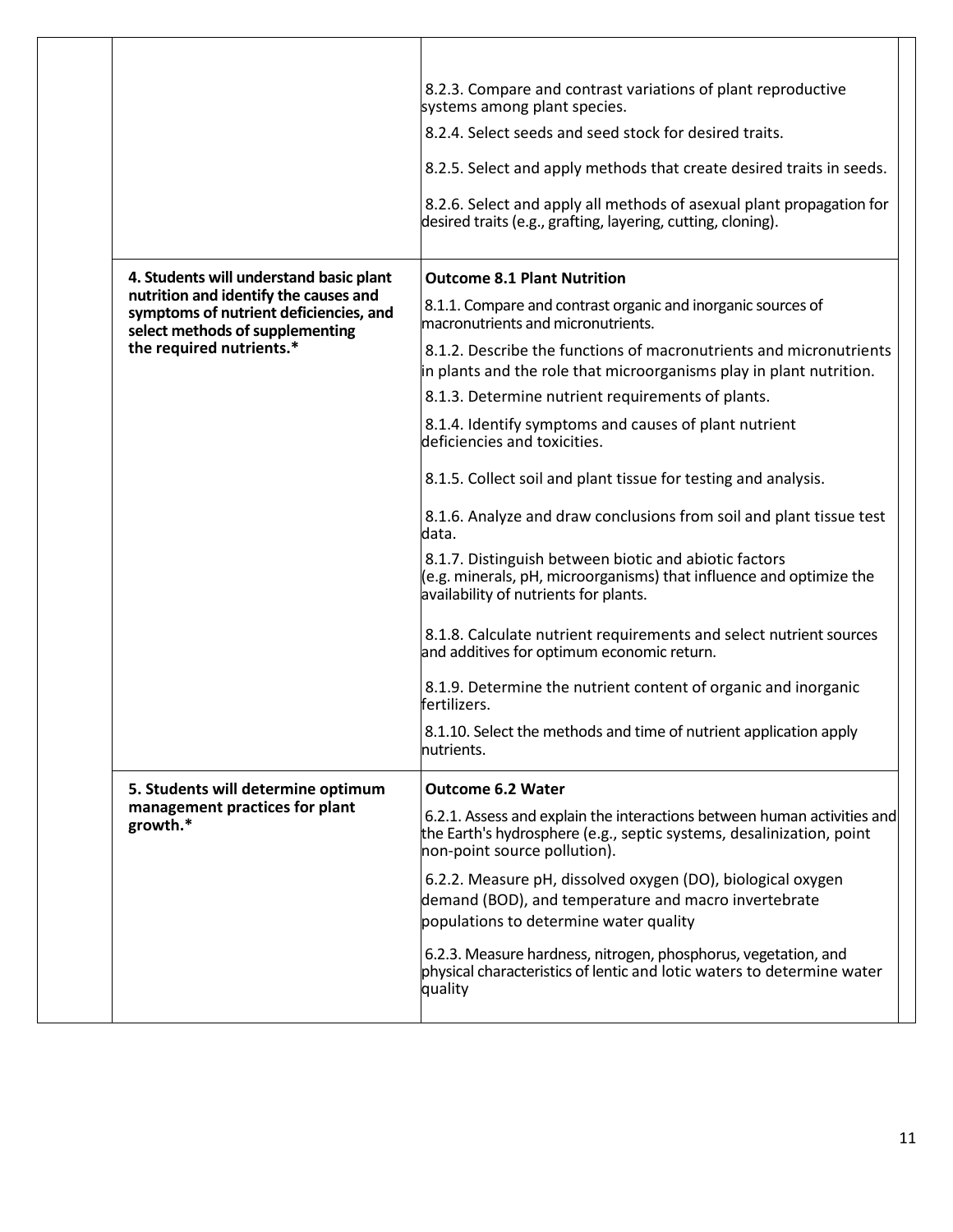|                                                                                                  | 6.2.4. Explain the hydrological cycle (e.g., condensation,<br>evaporation, transpiration) and how human and animal activity<br>impacts the cycle. |
|--------------------------------------------------------------------------------------------------|---------------------------------------------------------------------------------------------------------------------------------------------------|
|                                                                                                  | 6.2.5. Explain the biotic and abiotic factors affecting water<br>quality.                                                                         |
|                                                                                                  | 6.2.6. Monitor and analyze water quality and quantity.                                                                                            |
|                                                                                                  | 6.2.7. Implement practices that maintain or improve water<br>quality.                                                                             |
|                                                                                                  | <b>Outcome 8.3 Pest Management</b>                                                                                                                |
|                                                                                                  | 8.3.1. Identify and classify insect, weed, disease and animal<br>pests.                                                                           |
|                                                                                                  | 8.3.2. Examine the interrelationships among plants, pests,<br>humans and the environment.                                                         |
|                                                                                                  | <b>Outcome 8.4 Growth and Management</b>                                                                                                          |
|                                                                                                  | 8.4.9. Manipulate natural and artificial factors to influence plant                                                                               |
| 6. Students will understand the<br>fundamentals of plant genetics, diversity,<br>and gene pool.* | <b>Outcome 8.2 Plant Reproduction</b>                                                                                                             |
|                                                                                                  | 8.2.3. Compare and contrast variations of plant reproductive<br>systems among plant species.                                                      |
|                                                                                                  | 8.2.4. Select seeds and seed stock for desired traits.                                                                                            |
|                                                                                                  | 8.2.5. Select and apply methods that create desired traits in<br>seeds.                                                                           |
|                                                                                                  | 8.2.6. Select and apply methods of asexual plant propagation for<br>desired traits including grafting, layering, cutting, and cloning).           |
|                                                                                                  |                                                                                                                                                   |

**5. Turf-grass Management:** CTAN alignment with the Horticulture Pathway in the Agriculture and Environmental Systems Career Field Technical Content Standards of the Ohio Department of Education

**General Course Description:** Principles of science and engineering will be delivered through the establishment, culture and maintenance of lawns, athletic and recreational turf. Experience is gained in propagation, care, and production of turf-grass. Students will learn to practice safe operation and maintenance of specialized equipment. Environmental awareness and conservation practices will be exercised.

# **Advising Notes:**

 $\mathbf{I}$ 

Student must access credit within 3 years of program completion.

**Semester Credit Hours**: 3.0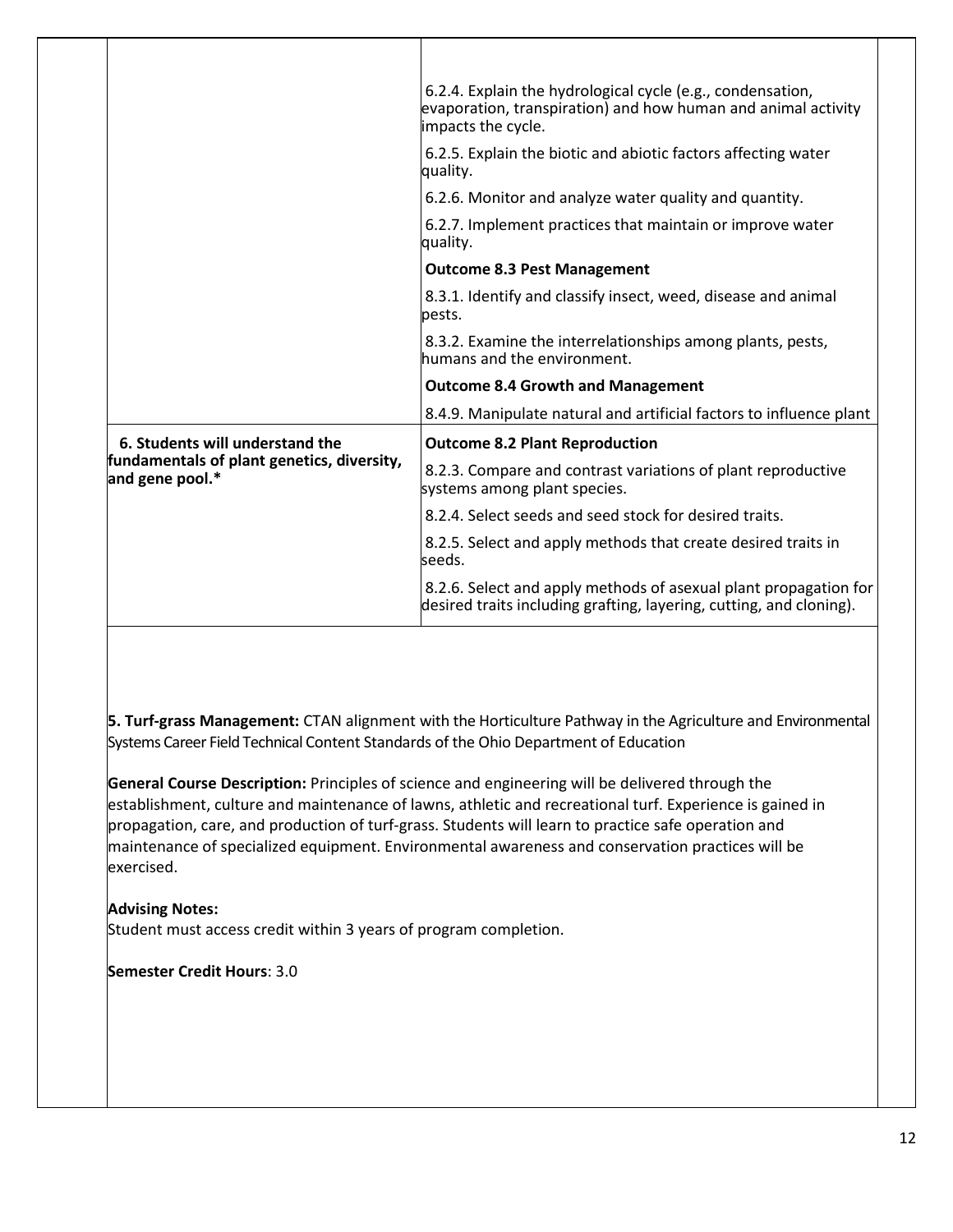Alignment:

| <b>Learning Outcomes</b><br>The student will be able to:                                   | <b>Outcomes and Competencies from the Horticulture</b><br>Pathway of the Agriculture and Environmental Systems<br><b>Career Field Technical Content Standards</b>            |
|--------------------------------------------------------------------------------------------|------------------------------------------------------------------------------------------------------------------------------------------------------------------------------|
| 1. Analyze the structure of the turf-                                                      | <b>Outcome 8.4 Growth and Management</b>                                                                                                                                     |
| grass plant as it relates to growth,<br>recommended uses and maintenance<br>requirements.* | 841 Identify and classify plants using taxonomy.<br>8.4.2. Identify plant anatomical structures and tissues.                                                                 |
|                                                                                            | 8.4.3. Identify and classify seeds and plants at all stages of<br>growth.                                                                                                    |
|                                                                                            | 8.4.4. Explain requirements necessary for photosynthesis to<br>occur and identify the products and byproducts of<br>photosynthesis.                                          |
|                                                                                            | 8.4.5. Understand aerobic respiration and its relationship to<br>plant growth and management.                                                                                |
|                                                                                            | 8.4.6. Identify the principles of primary and secondary plant<br>growth.                                                                                                     |
| 2. Compare and contrast methods                                                            | <b>Outcome 6.1 Soils</b>                                                                                                                                                     |
| of establishing turf-grass for<br>lawns, athletic, and recreational<br>uses.*              | 6.1.2. Describe the relationship among physical properties of<br>soils.                                                                                                      |
|                                                                                            | 6.1.3. Collect, test, and analyze soil samples for physical and<br>chemical properties.                                                                                      |
|                                                                                            | 6.1.4. Identify factors (e.g., climate, vegetation, soil<br>texture, drainage, management practices, landscape)<br>affecting organic matter and its function in soil quality |
|                                                                                            | 6.1.5. Determine land use and identify land capabilities<br>classes.                                                                                                         |
|                                                                                            | 6.1.6. Apply soil conservation practices to reduce soil<br>erosion and compaction.                                                                                           |
|                                                                                            | 6.1.8. Describe soil limitations in agronomic, urban and natural<br>resource practices.                                                                                      |
|                                                                                            | 6.1.9. Evaluate soil survey data and implement management<br>decisions.                                                                                                      |
|                                                                                            | <b>Outcome 8.2 Plant Propagation</b>                                                                                                                                         |
|                                                                                            | 8.2.4. Select seeds and seed stock for desired traits.                                                                                                                       |
|                                                                                            | <b>Outcome 8.4 Growth and Management</b>                                                                                                                                     |
|                                                                                            | 8.4.3. Identify and classify seeds and plants at all stages of<br>growth.                                                                                                    |
|                                                                                            | 8.4.9. Manipulate natural and artificial factors to influence plant<br>germination, growth, and development.                                                                 |
|                                                                                            | 8.4.10. Select, evaluate, and prepare soil or media for planting.                                                                                                            |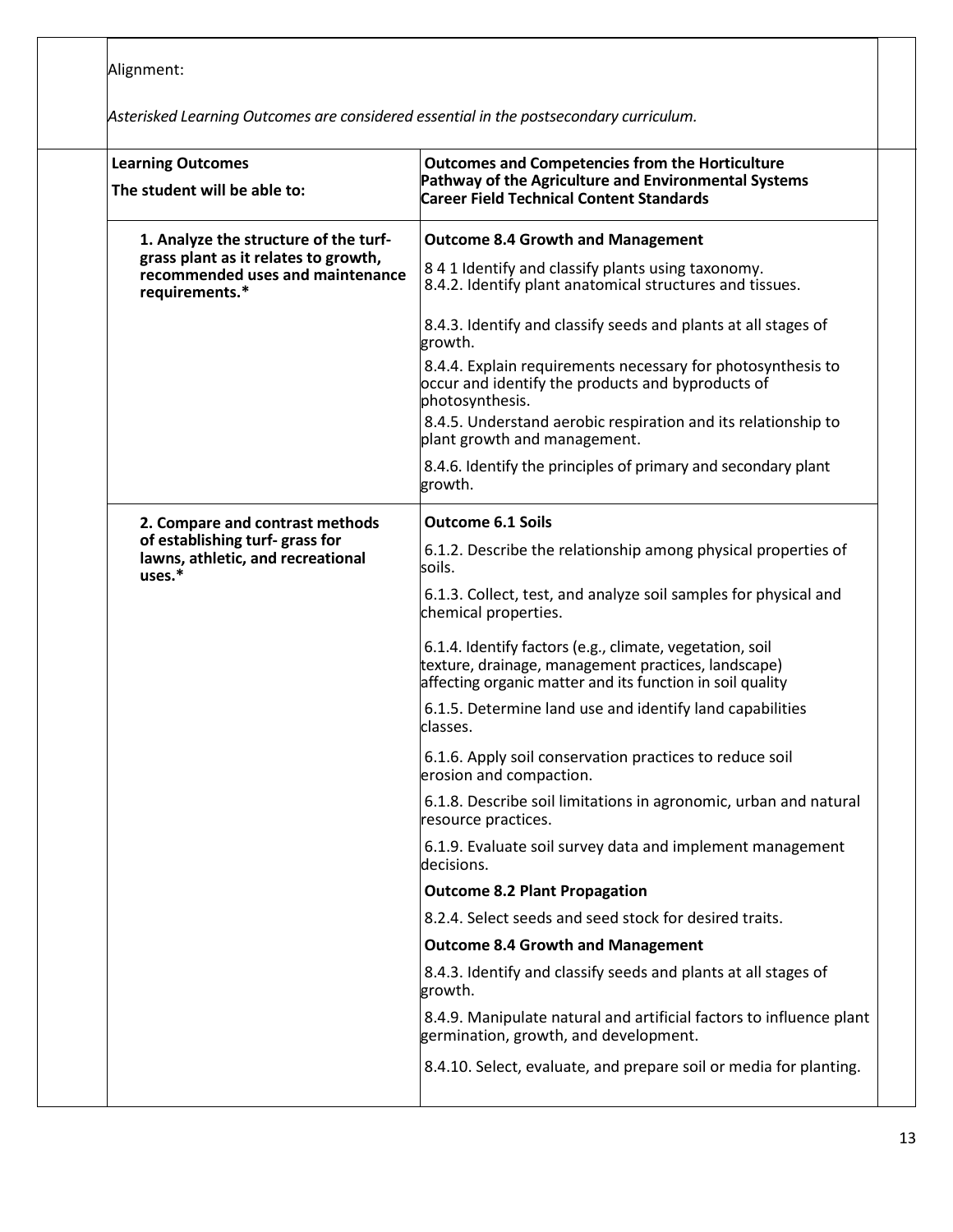|                                                                         | 8.4.11. Understand and evaluate the process by which plants are<br>selected.                                                                                                             |
|-------------------------------------------------------------------------|------------------------------------------------------------------------------------------------------------------------------------------------------------------------------------------|
|                                                                         | 8.4.12. Evaluate and implement planting practices (e.g., population<br>rate, germination, seed vigor, inoculation, seed and plant<br>treatments, type of planter, cuttings, pot in pot). |
|                                                                         | 8.4.13. Evaluate and implement transplanting practices.                                                                                                                                  |
|                                                                         | 8.4.14. Control plant growth through mechanical and chemical<br>means.                                                                                                                   |
|                                                                         | 8.4.15. Analyze plant water requirements and provide water<br>through artificial or natural means.                                                                                       |
| 3. Calculate the water requirements                                     | <b>Outcome 5.8 Water Distribution Systems</b>                                                                                                                                            |
| of turf-grass for lawns, athletic and<br>recreational uses. Compare and | 5.8.1. Calculate water demand for specific applications.                                                                                                                                 |
| contrast methods to provide these<br>requirements.*                     | 5.8.2. Compare the types, applications and operating principles of<br>and controls.                                                                                                      |
|                                                                         | 5.8.4. Identify components of supply and drainage systems and<br>describe their functions.                                                                                               |
|                                                                         | 5.8.6. Describe factors that are considered when planning and<br>installing a supply and drainage system                                                                                 |
|                                                                         | 5.8.9. Select supply and drainage components based on their<br>application for a given purpose.                                                                                          |
|                                                                         | 5.8.14. Prevent freezing and mechanical damage to pipes.                                                                                                                                 |
|                                                                         | 5.8.15. Describe how water moves from the source through the<br>water distribution system to the fixture.                                                                                |
|                                                                         | 5.8.16. Test a water supply and drainage system for leaks and<br>pressure using soap, inert gas, electronic sensors and fluorescent                                                      |
|                                                                         | <b>Outcome 6.2 Water</b>                                                                                                                                                                 |
|                                                                         | 6.2.1 Assess and explain the interactions between human activities<br>and the Earth's hydrosphere (e.g., septic systems, desalinization,<br>and non-point source pollution).             |
|                                                                         | 6.2.2. Measure pH, dissolved oxygen (DO), biological oxygen<br>demand (BOD), temperature and macro invertebrate populations to<br>determine water quality.                               |
|                                                                         | 6.2.3. Measure hardness, nitrogen, phosphorus, vegetation and<br>physical characteristics of lentic and lotic waters to determine water                                                  |
|                                                                         | 6.2.6. Monitor and analyze water quality and quantity.                                                                                                                                   |
|                                                                         | 6.2.7. Implement practices that maintain or improve water quality.                                                                                                                       |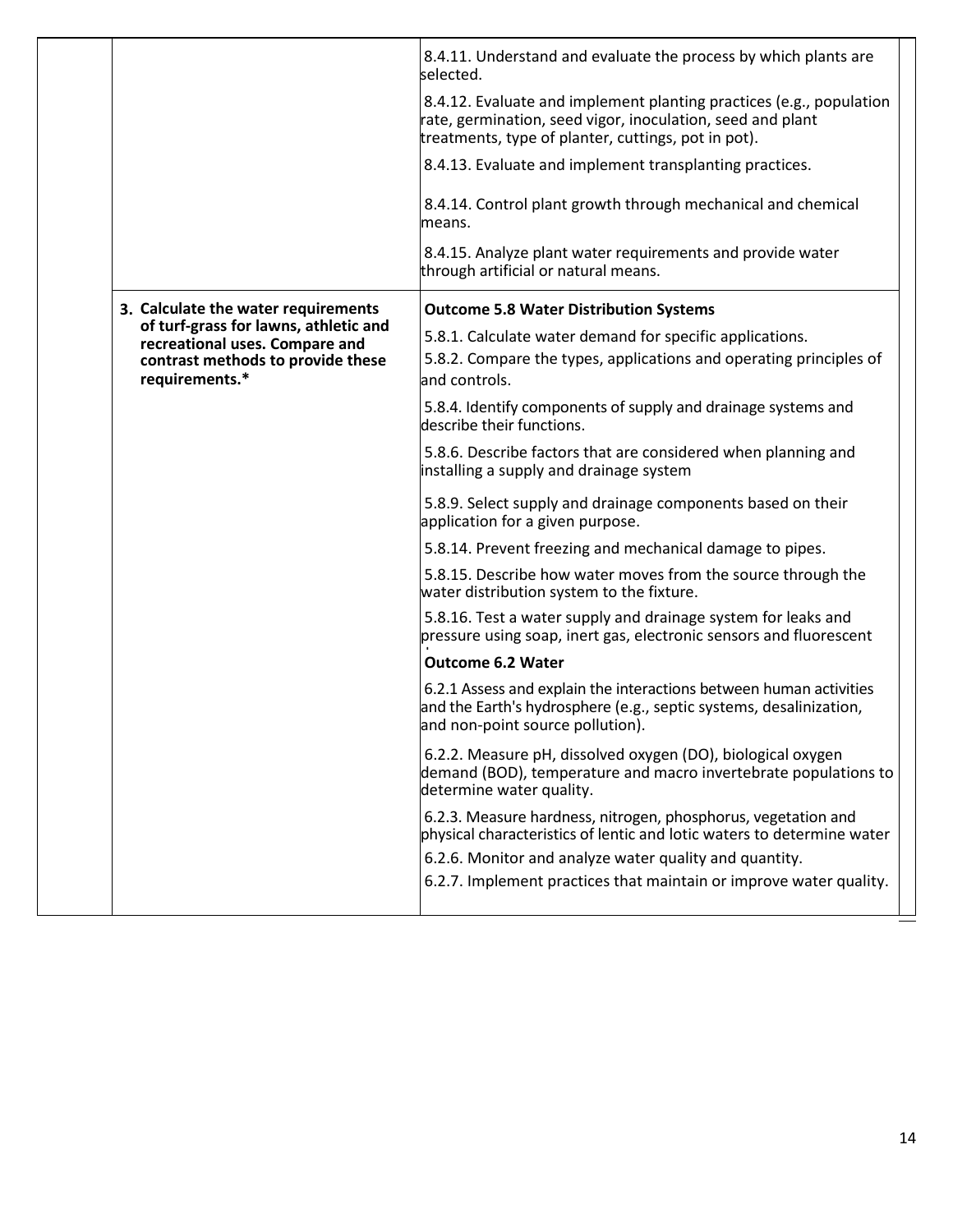|                                                      | <b>Outcome 8.4 Growth and Management</b>                                                                                                                                                                                                                                                                                                              |
|------------------------------------------------------|-------------------------------------------------------------------------------------------------------------------------------------------------------------------------------------------------------------------------------------------------------------------------------------------------------------------------------------------------------|
|                                                      | 8.4.15. Analyze plant water requirements and provide water<br>through artificial or natural means.                                                                                                                                                                                                                                                    |
| 4. Develop a fertility program                       | <b>Outcome 8.1 Plant Nutrition</b>                                                                                                                                                                                                                                                                                                                    |
| specific to the turf use and site.*                  | 8.1.1. Compare and contrast organic and inorganic sources of<br>macronutrients and micronutrients.                                                                                                                                                                                                                                                    |
|                                                      | 8.1.2. Describe the functions of macronutrients and<br>micronutrients in plants and the role that microorganisms<br>play in plant nutrition.                                                                                                                                                                                                          |
|                                                      | 8.1.3. Determine nutrient requirements of plants.                                                                                                                                                                                                                                                                                                     |
|                                                      | 8.1.4. Identify symptoms and causes of plant nutrient<br>deficiencies and toxicities.                                                                                                                                                                                                                                                                 |
|                                                      | 8.1.5. Collect soil and plant tissue for testing and analysis.                                                                                                                                                                                                                                                                                        |
|                                                      | 8.1.6. Analyze and draw conclusions from soil and plant tissue test<br>data.                                                                                                                                                                                                                                                                          |
|                                                      | 8.1.7. Distinguish between biotic and abiotic factors<br>(e.g. minerals, pH, microorganisms) that influence and optimize<br>the availability of nutrients for plants.                                                                                                                                                                                 |
|                                                      | 8.1.8. Calculate nutrient requirements and select nutrient sources<br>and additives for optimum economic return.                                                                                                                                                                                                                                      |
|                                                      | 8.1.9. Determine the nutrient content of organic and inorganic<br>fertilizers.                                                                                                                                                                                                                                                                        |
|                                                      | 8.1.10. Select the methods and time of nutrient application and<br>apply nutrients                                                                                                                                                                                                                                                                    |
| 5. Identify pests and diseases,                      | <b>Outcome 8.3 Pest Management</b>                                                                                                                                                                                                                                                                                                                    |
| analyze control methods, and<br>implement controls.* | 8.3.1. Identify and classify insect, weed, disease and animal<br>pests.                                                                                                                                                                                                                                                                               |
|                                                      | 8.3.2. Examine the interrelationships among plants, pests,<br>humans and the environment.                                                                                                                                                                                                                                                             |
|                                                      | 8.3.3. Analyze and calculate the economic threshold of pest<br>damage.                                                                                                                                                                                                                                                                                |
|                                                      | 8.3.4. Determine and implement pest management safety<br>practices (e.g., safety data sheets [SDSs], United States<br><b>Environmental Protection Agency [EPA], United States</b><br>Occupational Safety and Health Administration [OSHA], personal<br>protective equipment [PPE], worker protection standards [WPS],<br>refuge management strategy). |
|                                                      | 8.3.9. Develop an IPM plan, based on pest life cycles, available<br>treatments, application methods and the impact on the<br>environment.                                                                                                                                                                                                             |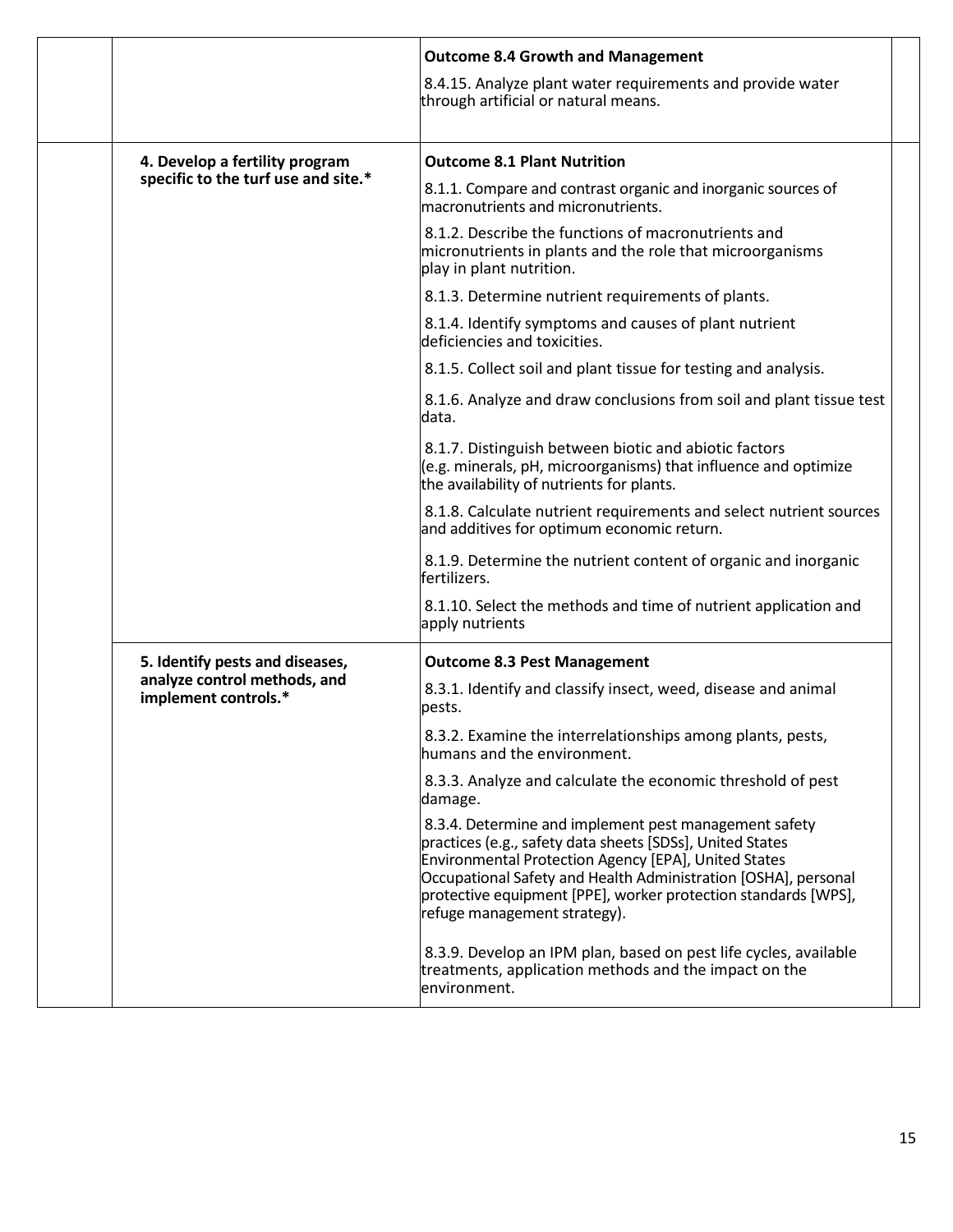|  |                                                                                                    | <b>Outcome 8.4 Growth and Management</b>                                                                                                                                                                                                                                                                                 |
|--|----------------------------------------------------------------------------------------------------|--------------------------------------------------------------------------------------------------------------------------------------------------------------------------------------------------------------------------------------------------------------------------------------------------------------------------|
|  | 6. Analyze and develop proper<br>turf-grass management<br>practices*                               | 8.4.1. Identify and classify plants using taxonomy.<br>8.4.2. Identify plant anatomical structures and tissues.                                                                                                                                                                                                          |
|  |                                                                                                    | 8.4.4. Explain requirements necessary for photosynthesis to occur<br>and identify the products and byproducts of photosynthesis.                                                                                                                                                                                         |
|  |                                                                                                    | 8.4.5. Understand aerobic respiration and its relationship to plant<br>growth and management.                                                                                                                                                                                                                            |
|  |                                                                                                    | 8.4.8. Understand the influence of environmental factors on plant<br>growth, development, and maintenance.                                                                                                                                                                                                               |
|  |                                                                                                    | 8.4.9. Manipulate natural and artificial factors to influence plant<br>germination, growth, and development.                                                                                                                                                                                                             |
|  |                                                                                                    | 8.4.14. Control plant growth through mechanical and chemical                                                                                                                                                                                                                                                             |
|  |                                                                                                    | 8.4.15. Analyze plant water requirements and provide water<br>through artificial or natural means.                                                                                                                                                                                                                       |
|  |                                                                                                    | 8.4.16 Explain the process and importance of transpiration in<br>plant growth and development                                                                                                                                                                                                                            |
|  | 7. Demonstrate accepted maintenance<br>techniques and safe operation of turf-<br>grass equipment.* | <b>Outcome 1.12 Site and Personal Safety Procedures</b>                                                                                                                                                                                                                                                                  |
|  |                                                                                                    | 1.12.1. Use Occupational Safety and Health Administration (OSHA)<br>defined procedures for identifying employer and employee<br>responsibilities, working in confined spaces, managing worker<br>safety programs, using ground fault circuit interrupters (GFCIs),<br>maintaining clearance and boundaries and labeling. |
|  |                                                                                                    | 1.12.2. Interpret safety signs and symbols                                                                                                                                                                                                                                                                               |
|  |                                                                                                    | 1.12.7. Select, use, store, maintain and dispose of personal<br>protective equipment (PPE), appropriate to job tasks, conditions<br>land materials.                                                                                                                                                                      |
|  |                                                                                                    | 1.12.8. Identify safety hazards and take corrective<br>measures.                                                                                                                                                                                                                                                         |
|  |                                                                                                    | 1.12.10. Follow established procedures for the administration of<br>first aid and contact emergency medical personnel when<br>necessary.                                                                                                                                                                                 |
|  |                                                                                                    | <b>Outcome 4.1 Tool, Stationary, and Mobil Equipment</b><br><b>Maintenance</b>                                                                                                                                                                                                                                           |
|  |                                                                                                    | 4.1.1. Identify the types of hand tools, power tools and stationary<br>equipment and describe their function.                                                                                                                                                                                                            |
|  |                                                                                                    | 4.1.2. Ensure the presence and functionality of safety systems and<br>hardware.                                                                                                                                                                                                                                          |
|  |                                                                                                    | 4.1.4. Maintain machinery, equipment, instrument and facility<br>cleanliness, appearance and safety.                                                                                                                                                                                                                     |